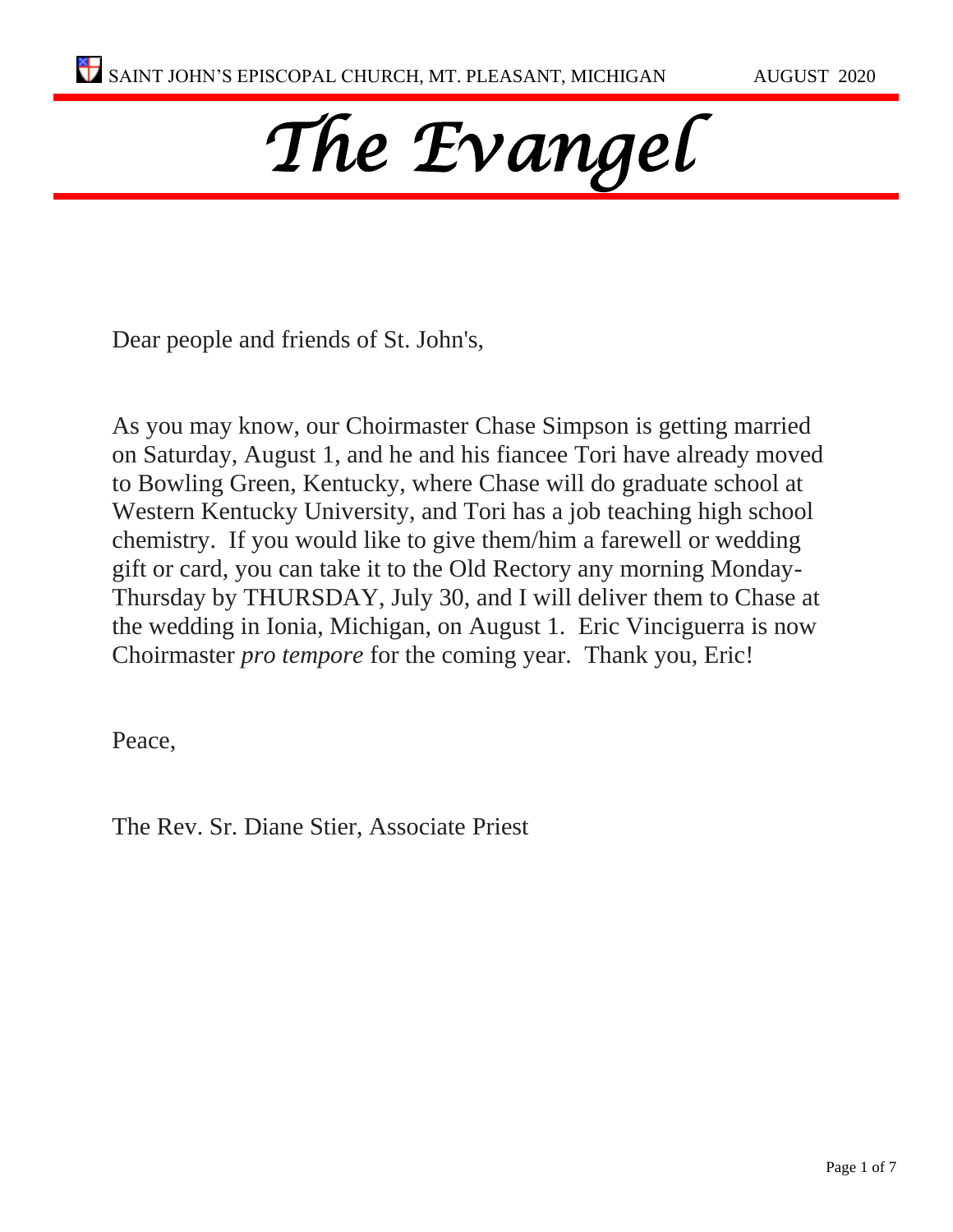

**Remember Our Homebound Members** Stop by to visit or drop a card to our parish members who are homebound.

**Alma Dickerson** 461 E. Wing Rd., Mt. Pleasant 772-2516.

# **St. John's Prayer Group**

If you wish to add or remove names from the Prayer List, please call Nancy Fulton, 773- 7193, Sandy Wood, 773-9326, Martha Rarick, 773-7510, the



church or email Pamela Dingman, [padingman@hotmail.com.](mailto:padingman@hotmail.com) Thank you.

T



# **Home Communion**

Just a reminder: you should let the parish office know if you are ill and wish to receive communion or a visit from either the clergy or a Lay Eucharistic Minister.



| Misha Proctor                |    |
|------------------------------|----|
| Roger Hatch                  | 5  |
| Jessica Vinciguerra          | 8  |
| Mary Lou Nowicki             | 12 |
| Patricia Thurston            | 14 |
| <b>Christopher Benn</b>      | 15 |
| <b>Zachary Leslie</b>        | 17 |
| Mary Kiesgen                 | 19 |
| <b>Geoffrey Shirley</b>      | 19 |
| Emelia Parker                | 20 |
| Katherine (Shirley) Peterson | 30 |

| David & Nancy Kinney             |   |
|----------------------------------|---|
| Jim & Patricia Thurston          | 5 |
| Arron & Dawn $(Dingman)$ Hall 30 |   |

## **The 2020Altar Flower Calendar**

is posted near the back door of the Church. Please consider a Sunday that is a good date

for you to honor or remember a loved one and sign up to provide altar flowers. Flowers are a wonderful addition to worshiip! Thank you

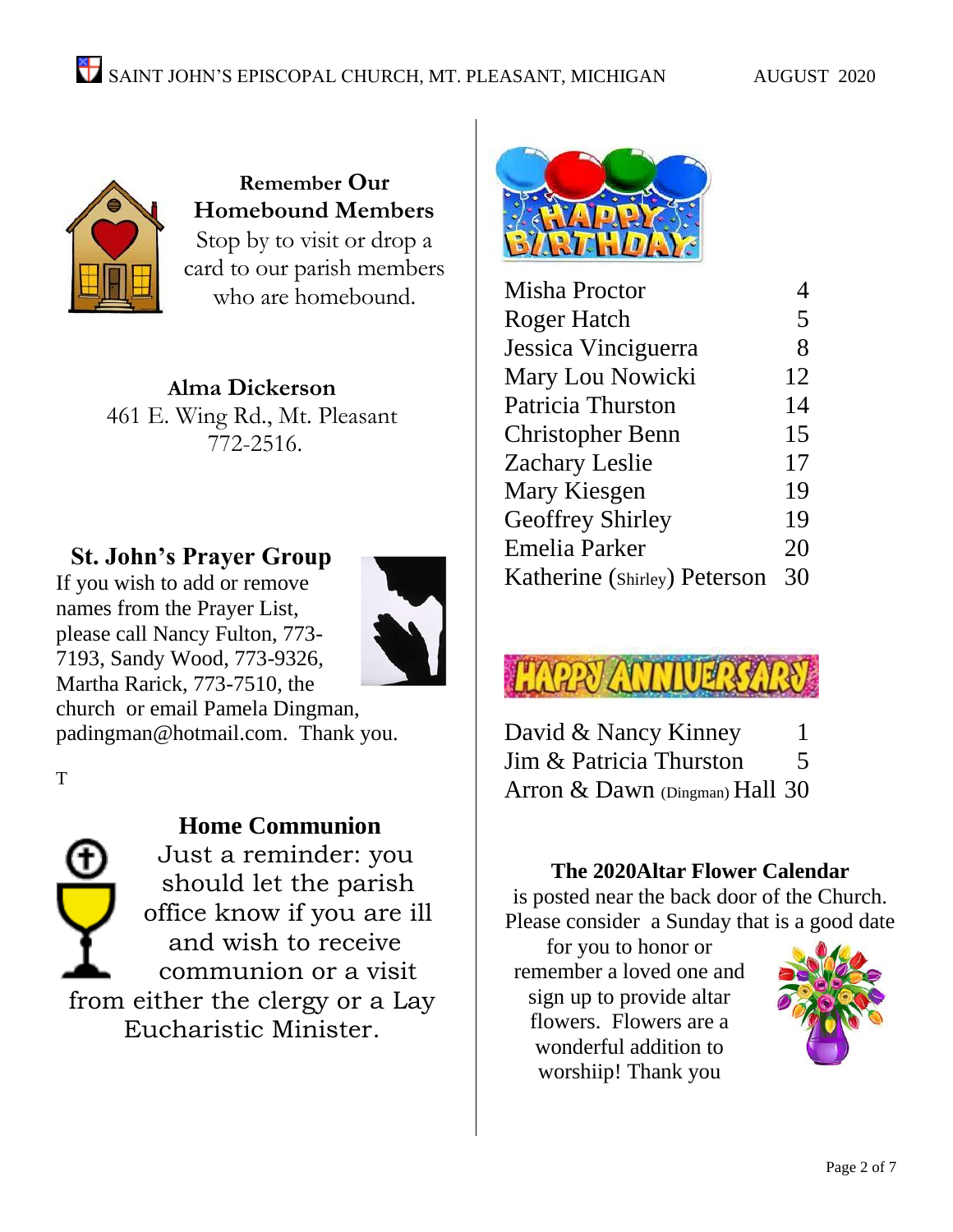## **During this period when St. John's is closed, your financial support gifts may be sent in the following ways:**

- 1 Mail to the church office. 206 W. Maple Street Mt. Pleasant, MI 48858
- 2. Drop off through the mail slot at the church office door.
- 3. Pay by credit card. Call Clancy DeLong at (989) 400-6546 to provide card information.

# **NO CONTACT METHOD OF GIVING**

The Western Michigan Diocese has contracted with an online giving platform to assist parishes during this crisis. This is a safe, paperless way of giving through direct debit or credit card. To take advantage of this program, please click on the following link <http://givingtools.com/give/1276/2180>

**Clancy** 

# **St. John's Prayer Group**

If you wish to add or remove names from the Prayer List, please call: Rev, Sr. Diane Stier, 989- 807-0215, Sandy Wood, 773-9326, Martha Rarick, 773-7510, the church office or email Pamela Dingman, padingman@hotmail.com. Thank you.

# **Minutes for Vestry Meeting Sunday, July 12, 2020, 11:30 a.m. via Zoom**

Present: Adam Baker (clerk), Nancy Herman-Kinney, Tom Cochrane, Ulana Klymyshyn, Marcia David, David Shirley, Clancy DeLong, Ella Jo Regan, D. J. Proctor, Eric Vinciguerra. Guests: Rev. Sr. Diane Stier, Alice Ciccu

Sr. Diane opened with prayers for the Vestry and the Search Committee.

Tom moved that Vestry approve June 14 minutes. Marcia seconded. Vestry approved.

Sr. Diane completed her Pastoral Report. She gave updates on Ari Hart, Sandy Wood, and Nancy and Henry Fulton. The 2020 Joint Diocesan Convention will be held on October 31 via Zoom with voting by phone application. Cost will be \$100 per parish. There will be a Pre-Convention Meeting via Zoom on September 17 at 7 p.m.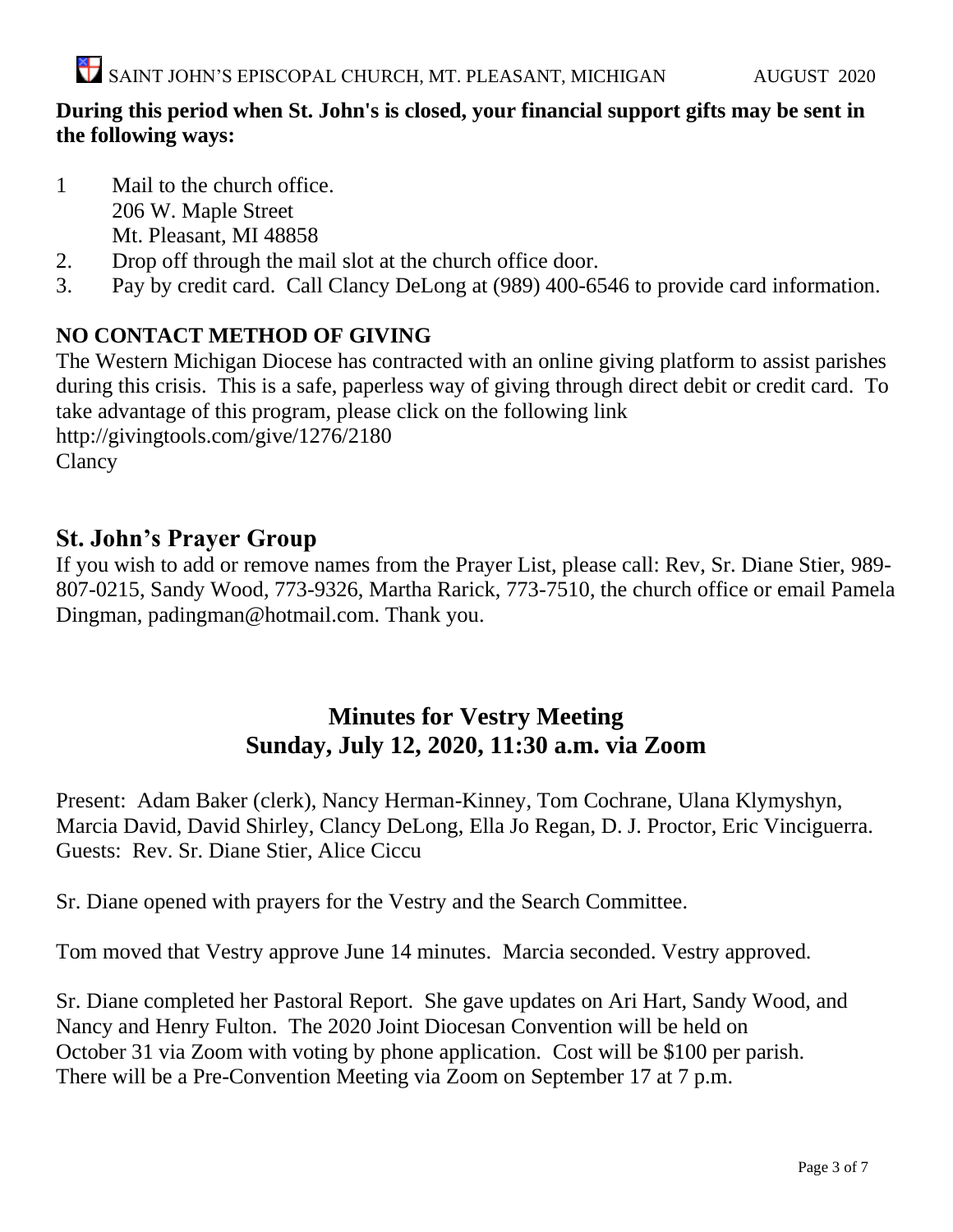# SAINT JOHN'S EPISCOPAL CHURCH, MT. PLEASANT, MICHIGAN AUGUST 2020

David explained that the Rev. Deacon Nancy Casey Fulton's official retirement date will be November 17, 2020. Until then, she requests no official and pastoral duties and will be listed as Deacon Emeritus.

David gave an update on the Reopening Task Force. He is adding Eric to it for input from the choir. Preliminary Phase III plans include the following:

1. Observe face mask and social distancing guidelines.

2. Reopen with Morning Prayer or Ante Communion. Resume Eucharists when the congregation is comfortable with restrictions.

3. Provide simultaneous webcasts of services. Sr. Diane will contact a potential donor for needed broadcast equipment.

4. Provide a lockbox for offerings and pledge payments in the Narthex. Do not use offering plates.

5. Procure HVAC filters that trap viruses and help stop them from circulating.

6. Continue virtual coffee hours via Zoom.

Adam gave his update on the Search Committee which has received applications from candidates and is reviewing them.

Nancy completed her Building and Grounds Report. There have been recent concerns regarding security and doors being left unlocked. David suggested she call Mt. Pleasant Sash and Door to check doorframes, doors, panic bars, and locks. Nancy and Clancy will contact a security agency for additional suggestions. Nancy will contact Ken Klumpp to repair the sagging railing by the Parish House front door.

Tom reported that Church School is continuing.

Ulana updated on the Good News Garden and the Weekly Connection meetings. Based on responses to the Parish Survey, she suggested that we have a dialogue on music and liturgy and what changes we would like to see before we hire a new rector. David suggested that the Weekly Connection meeting on July 29 be devoted to this topic, and he will ask Dennis Flynn and Eric to attend.

Clancy completed his Financial Report. Revenues are down about 5% so far this summer. Deacon's salary, custodial expenses, and choral scholar costs have gone down also.

Next Vestry Meeting is scheduled for August 9 at 11:30 a.m. via Zoom.

Marcia moved Vestry adjourn. Adam seconded. Vestry adjourned at 1:00 p.m.

Respectfully submitted,

Adam Baker, Clerk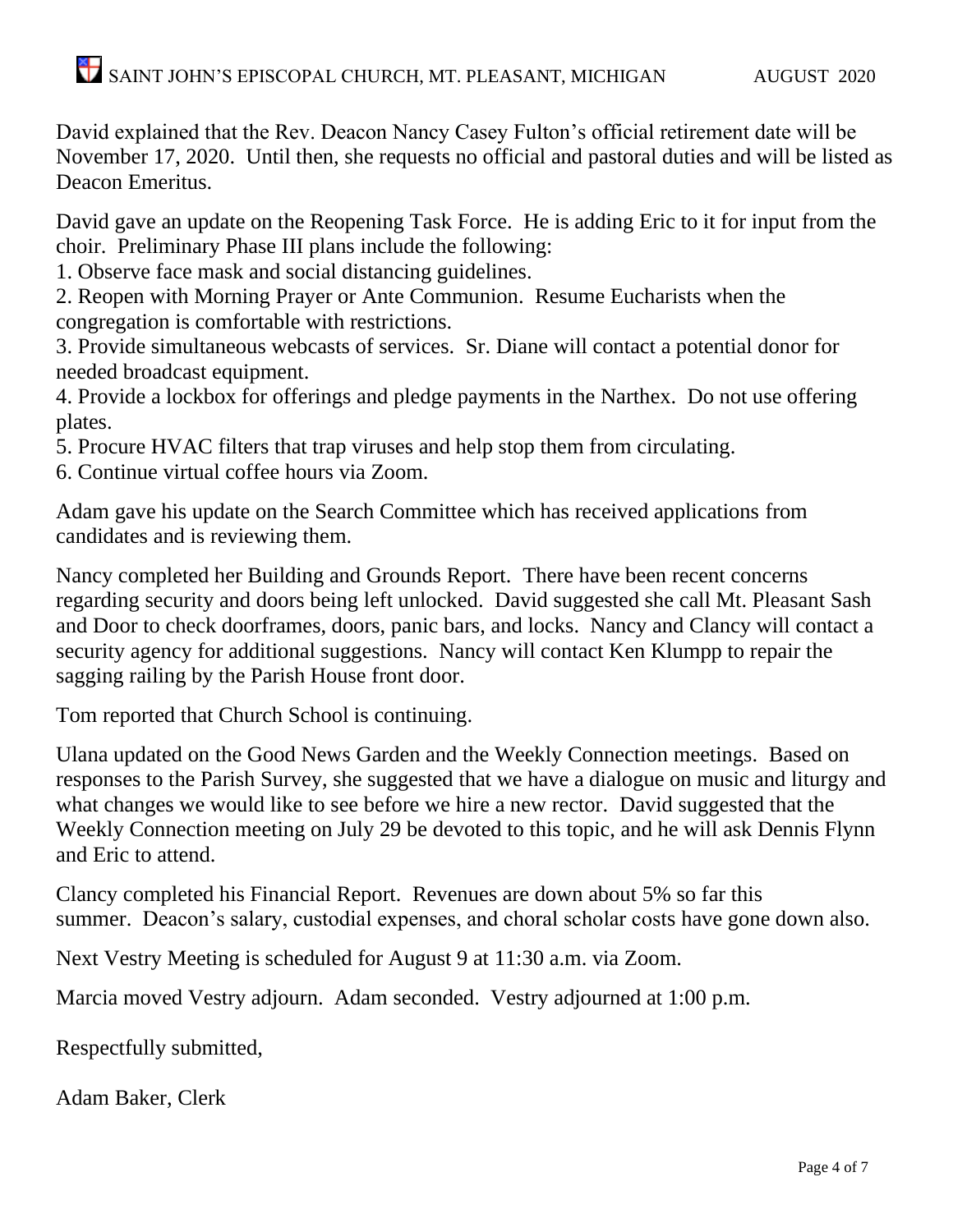#### **June 2020 Financial Report**

Below is a summary of operating fund activity through the end of June (50.00%).

| Operating fund receipts over (under) expenditures \$ (12,639.22) |  |
|------------------------------------------------------------------|--|
|                                                                  |  |
|                                                                  |  |

Through June, pledges received have decreased even more than last month; down over 5%. Please confirm that your pledge is up to date.

#### **Cash balances on June 30, 2020 are as follows:**

| Capital Campaign funds balance on June 1, 2020 \$ 18,476.58  |  |  |
|--------------------------------------------------------------|--|--|
| Capital Campaign funds balance on June 30, 2020 \$ 18,024.22 |  |  |

#### **Capital Fund Activity For June:**

|--|--|--|--|--|--|

#### **BUILDING PROJECT**

 Total Capitalized Expenses...............................\$ 442,345.71 Non-Capitalized Expenses (Bank Fees/Interest) ...28,269.99

## **Subtotal...........................................\$ 470,615.70**

| <b>Anticipated Expenses:</b> |  |
|------------------------------|--|
|                              |  |
|                              |  |

**TOTAL PROJECT COST......................\$ 475,910.92**

**Outstanding mortgage balance as of June 30, 2020....................\$ 97,062.69**

Clancy DeLong Parish Treasurer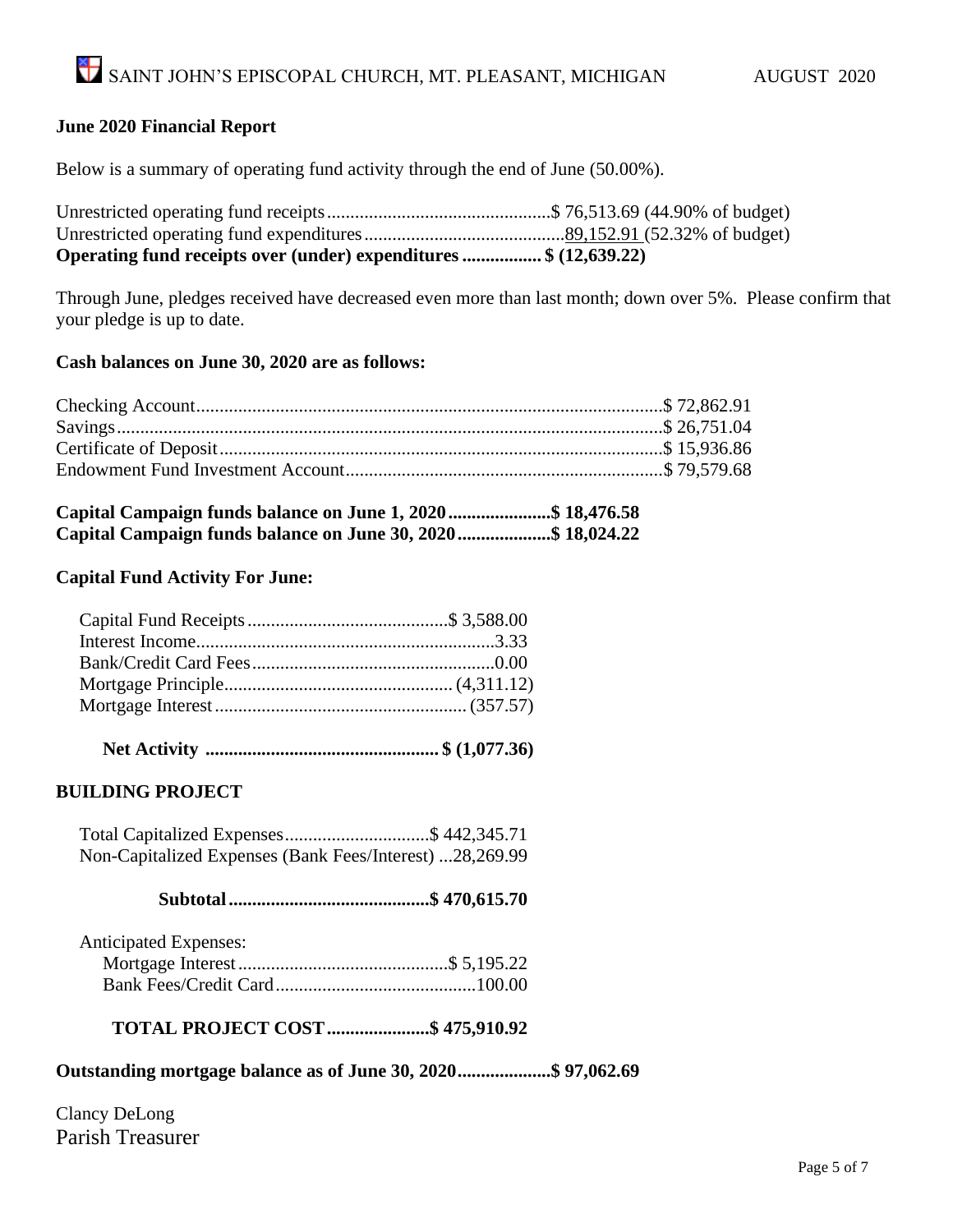#### **NGLICAN WORTHIES**

#### 359. DeKoven, James (1831-1879) Priest

The controversy over ritualism or "high church" accompaniments to the liturgy, which we recently described in the account of the trials of Edward \*King in the 1870s, were equally contentious in the United States. This is most evident in the life of James DeKoven, a priest in Wisconsin. An accomplished clergyman, DeKoven's brief career was distinguished by the principles he stoutly defended in the name of their devotional advantages, which were a worry of his superiors. DeKoven's case seems similar to that of King's in that his Anglo-Catholic style was appreciated by his parishioners but not supported by the episcopate.

Any non-verbal practice in liturgy borrowed from the Roman Catholic Mass provoked considerable anxiety in England and America throughout the nineteenth century—a fear that this liturgical derivation would induce loyal Anglican and American Protestants to repudiate their home church for Catholicism. This distrust of Roman Catholicism lasted beyond the nineteenth century and became more general in substance. I was aware of it as a child in Protestant Pittsburgh at the end of WW II, when *American Freedom and Catholic Power* (1947), by Paul Blanchard, ignited these ancient fears in this country. John F. Kennedy was, remember, our first Catholic president, and he had to fight this animus throughout his campaign. Now this denomination has other things to worry about.

A native of Connecticut, DeKoven attended Columbia College (it was known then) and may have picked up his high church partiality in those years. If not there, then as a student at General Seminary in 1851. DeKoven was ordained a deacon in 1854; then he accepted a teaching position at Nashota House in Wisconsin. It is important for Search Committees looking over the credentials of applicants to note where each applicant was trained for ministry as well as what aspects of seminary life did one most enjoy. General is probably the most theologically liberal; this was our formal priest's school. Virginia Theological is "low" and emphasizes scriptural study. Nashota House today is the most Anglo-Catholic; they are almost in another world. DeKoven trained there as well. If he was not a ritualist before he got there, he was by the time he finished. DeKoven was ordained by Jackson Kemper (1789-1870), the first American missionary bishop, the founder of Nashota House, and the founder of the first diocese in Wisconsin.

In 1859 DeKoven became the warden of Racine College, a recently established institution in Wisconsin founded "to educate the youth placed in its care. . . with an especial view. . . to the preparing for the study of Theology, those interested in becoming clergymen. (One source stated that the college was the only institution in the country with a daily service of worship—a suspect claim.) Here DeKoven remained for the rest of his life.

DeKoven is famous in the history of our church for his advocacy of ritualism in worship; he made his name speaking before General Conventions in 1871 and 1874. He also spoke before the Church Congress in 1876. He was nominated bishop in Massachusetts, Wisconsin, Fond du Lac, and Illinois but refused them all. More prestigious perhaps were invitations to Trinity Wall Street in New York, Church of the Advent in Boston, and St. Mark's, Philadelphia—all prestigious pulpits. But he was never tempted by appointments that would have broadened the appeal of his controversial position.

In 1879 he fell while ice-skating on the grounds of the college and suffered a fatal injury. He was buried on the college grounds. After his death it was revealed that DeKoven was owed \$80,000 in uncollected salary. His feast day is March 22.

Racine continued as a training institution for clergy until 1890; thereafter it functioned as a preparatory school until 1934. It now serves as the DeKoven Center. --------------------------